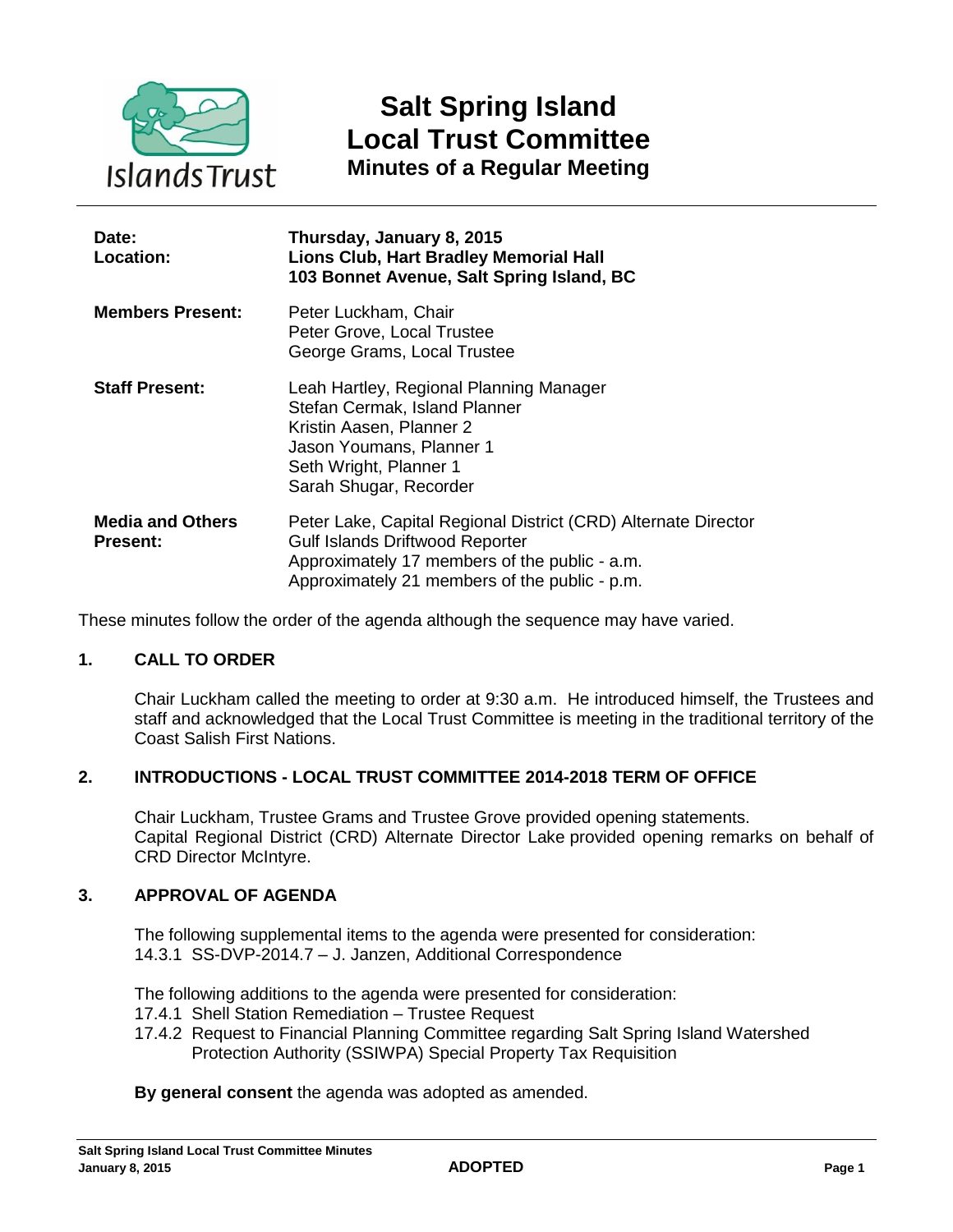### **4. PREVIOUS MEETING**

### **4.1. Draft Minutes of the Salt Spring Island Local Trust Committee**

#### 4.1.1. Draft Minutes of the November 6, 2014 SSI LTC Regular Meeting

**By general consent**, the minutes of the November 6, 2014 Salt Spring Island Local Trust Committee Regular Meeting were adopted as presented.

### **4.2. Resolutions Without Meeting Report**

The report was received.

### **4.3. Draft Minutes of the Advisory Planning Commissions** – None

#### **5. BUSINESS ARISING FROM MINUTES**

#### **5.1. Follow-Up Action List**

The report was received.

#### **6. COMMUNITY INFORMATION MEETING** – None

#### **7. PUBLIC HEARING** – None

#### **8. LOCAL TRUST COMMITTEE PROJECTS**

#### **8.1. Ganges Boardwalk**

Planner Aasen presented a staff report dated December 19, 2014 regarding the Ganges Boardwalk Project Charter

Further to discussion the following resolutions were introduced.

#### **SS-2015-01**

#### **It was MOVED and SECONDED,**

that the Salt Spring Island Local Trust Committee amend the Project Charter for Ganges Village Planning – Boardwalk Completion, as presented on January, 8, 2015 as follows:

- 1. Include the Harbour Authority in the purpose statement;
- 2. Include a review of the design in the purpose statement;
- 3. Replace the word "ensure" under "Project Objectives";
- 4. Include a list of the interested First Nations;
- 5. Change the title "Project Team Resources" to "Local Trust Committee Project Team Resources";
- 6. Include a summary of the Capital Regional District Project Team Resources when available;
- 7. Replace "digital facilitator" to "graphic facilitator".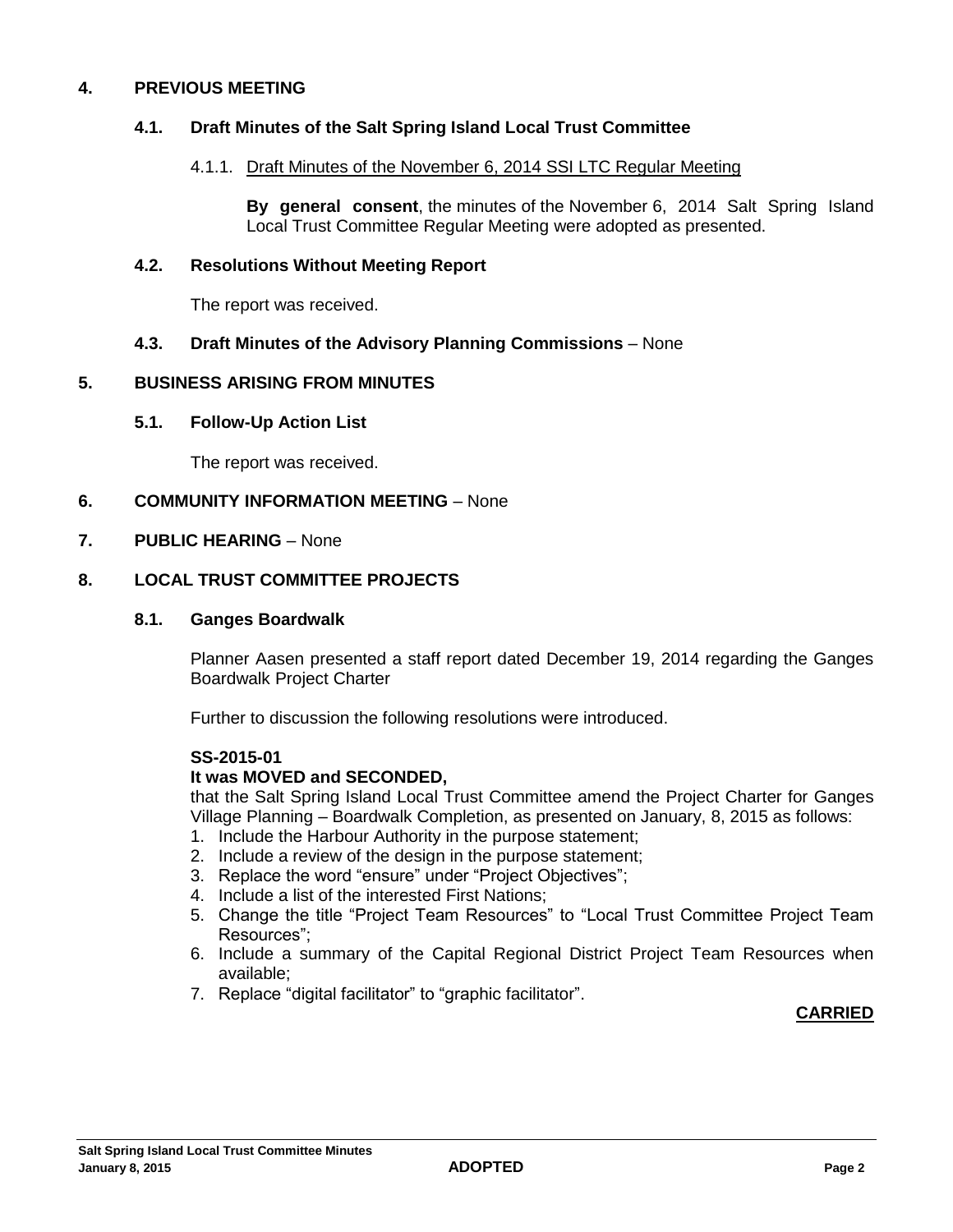### **SS-2015-02 It was MOVED and SECONDED,**

that the Salt Spring Island Local Trust Committee approve, as amended the Project Charter for Ganges Village Planning – Boardwalk Completion, Version 1, dated December 18, 2014.

### **CARRIED**

### **SS-2015-03**

### **It was MOVED and SECONDED,**

that the Salt Spring Island Local Trust Committee authorize the expenditure of up to \$1,700 from the Ganges Village Planning budget for the purpose of community engagement on the Ganges boardwalk.

### **CARRIED**

### **8.2. Industrial Land Use Bylaw Update**

Planner Cermak presented a staff report dated December 10, 2014 regarding the Industrial Land Use Bylaw update.

Further to discussion, the following resolutions were introduced.

#### **SS-2015-04**

### **It was MOVED and SECONDED,**

that the Salt Spring Island Local Trust Committee receive the Industrial Advisory Planning Commission's Final Report dated November 19, 2014, and approve in principle the proposed Industrial Advisory Planning Commission definition and classification of industrial lands, and approve in principle the projected demand and the general locations for new industrial lands.

#### **CARRIED**

The following amendment was noted: to replace "meeting" to "seeking to meet" in the purpose statement.

#### **SS-2015-05**

#### **It was MOVED and SECONDED,**

that the Salt Spring Island Local Trust Committee accept in general the amended Industrial Land Use Bylaw Update Work Program dated November 24, 2014.

#### **CARRIED**

#### **SS-2015-06**

#### **It was MOVED and SECONDED,**

that the Salt Spring Island Local Trust Committee direct staff to include land use bylaw technical updates to the Industrial Land Use Bylaw Update Work Program.

#### **CARRIED**

### **8.3. Watershed Management**

Planner Cermak presented a staff report dated December 15, 2014 regarding Watershed Management.

Further to discussion the following resolutions were introduced.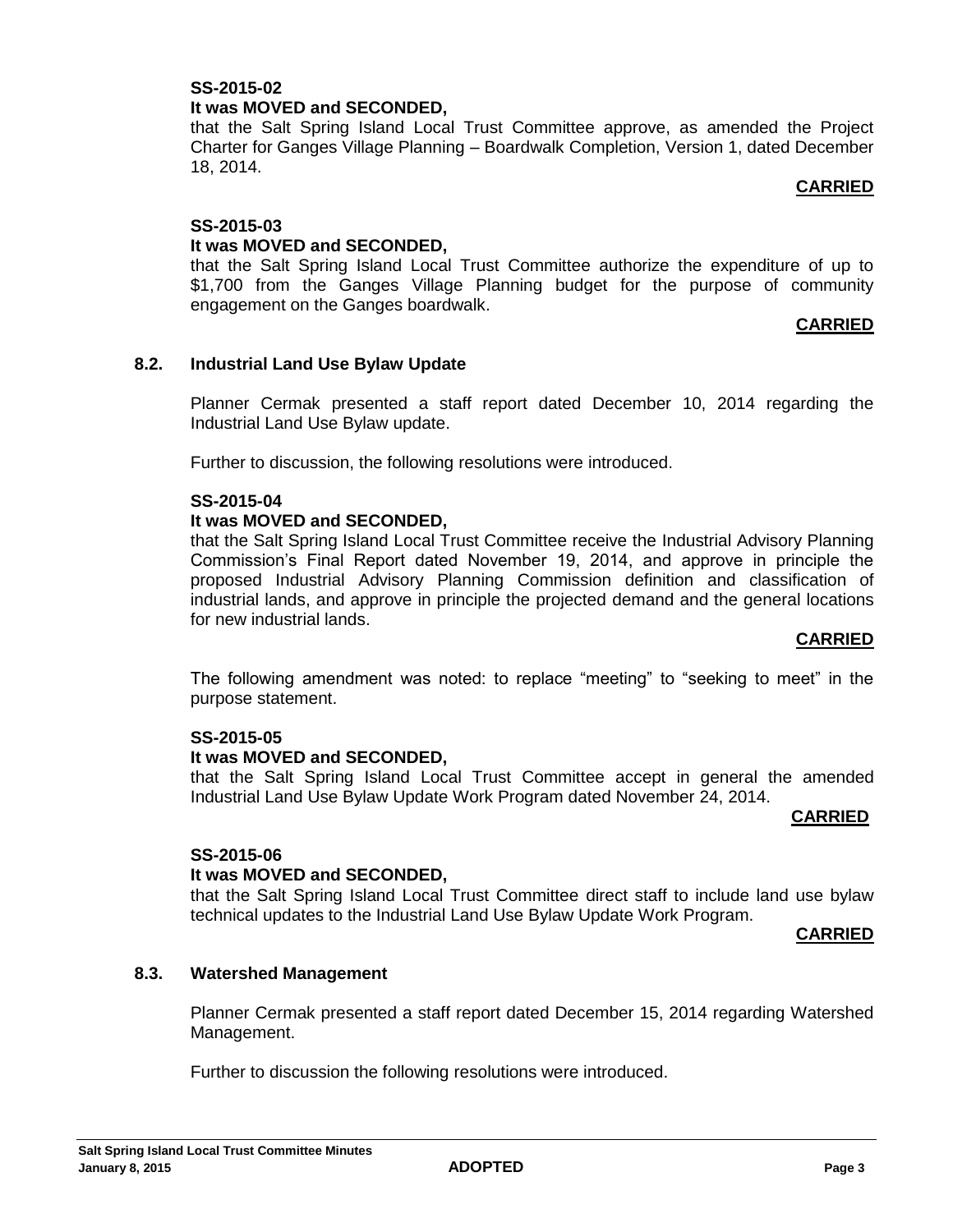# **SS-2015-07 It was MOVED and SECONDED,**

that the Salt Spring Island Local Trust Committee request further information from staff on options for allocation of funds and an updated two year budget request, following consultation with the Salt Spring Island Watershed Protection Authority.

#### **CARRIED**

# **SS-2015-08**

### **It was MOVED and SECONDED,**

that the Salt Spring Island Local Trust Committee refer the Project Charter for Watershed Management version 6.0, last updated November 22, 2014 to the Salt Spring Island Watershed Protection Authority for comment.

## **CARRIED**

Chair Luckham called a recess at 11:30 a.m. The meeting reconvened at 12:00 p.m. At that time, he introduced Trustees and staff, welcomed the members of the public and thanked them for attending the meeting.

### **9. TRUSTEE REPORTS**

Trustee Grams reported that he attended meetings with the following: the Salt Spring Island Watershed Protection Authority (SSIWPA) Annual Open House; a member of the SSIWPA Technical Advisory Committee; and a member of Transition Salt Spring; members of the Industrial Advisory Planning Commission (IAPC); members of the Agricultural Advisory Planning Commission (AAPC); members of the Advisory Planning Commission (APC); Salt Spring Island Community Services regarding homeless issues; and Trust Council. He has been elected Vice Chair of the Executive Committee and Chair of the North Pender, Mayne Island and Saturna Island Local Trust Committees. Regional Planning Manager Hartley attended a meeting with residents of Fort Street area residents, on his behalf.

He also welcomed Peter Luckham as Salt Spring Island's new Local Trust Committee Chair and spoke to his priorities for the 2014-2018 term which included completing current priorities; water quantity and quality; implementation of the Industrial Advisory Planning Commission (IAPC) recommendations for employment lands; Integrated Community Sustainability planning; development of a long term sustainability strategy in partnership with the Capital Regional District (CRD);affordable housing; and addressing homelessness.

Trustee Grove reported that he attended meetings with the following: Trust Council, the Financial Planning Committee; the Salt Spring Island Watershed Protection Authority (SSIWPA) Annual Open House; Trust Council; and with members of the Advisory Planning Commission (APC). He also welcomed Peter Luckham as Salt Spring Island's new Local Trust Committee Chair and spoke to his priorities for the 2014-2018 term which included being proactive in communications of Islands Trust as uniqueness in British Columbia; being attentive to environment, economy and social wellbeing of the community; addressing climate change; water quantity and quality; economic viability; affordable housing and employment; development and implementation of a

plan for Ganges Village and completion of the boardwalk; development of a long term sustainability strategy in partnership with the Capital Regional District (CRD); implementation of the Industrial Advisory Planning Commission (IAPC) recommendations on employment lands; and addressing governance options.

### **10. CHAIR'S REPORT**

Chair Luckham reported that he attended the following: the inaugural Trust Council meeting. Additionally, he shared the following objectives for the 2014-2018 term: improve the dialogue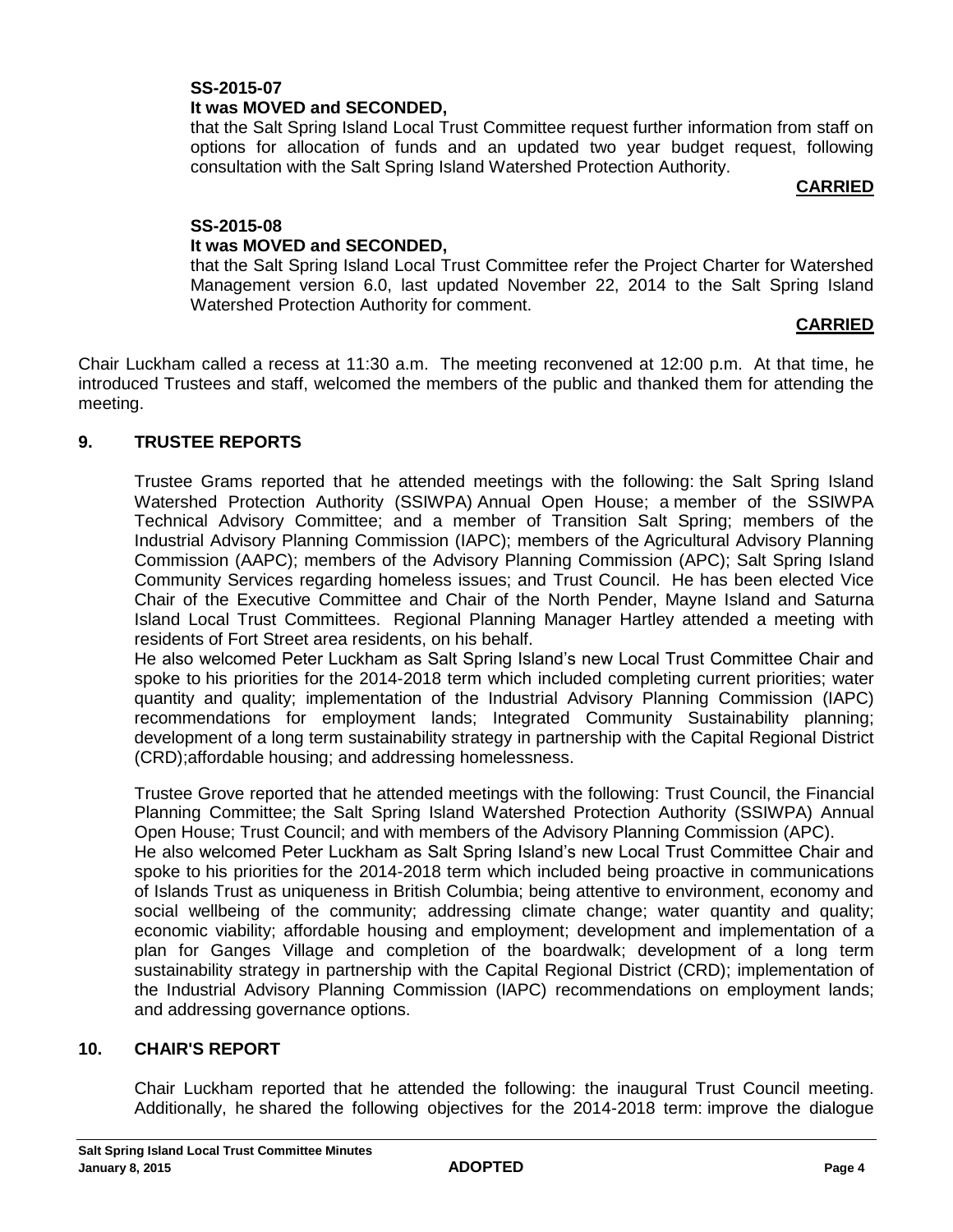between the Province of British Columbia and the Islands Trust as well as the Ministry of Community, Sport and Cultural Development; strengthen relations with the First Nations; and build relationships with the community. He expressed that he looks forward to working with the Salt Spring Island Local Trust Committee and the new Executive Committee.

### **11. CRD DIRECTOR'S REPORT**

Capital Regional District (CRD) Alternate Director Lake reported that Director McIntyre attended the following: the inaugural 2014-2018 term Capital Regional District (CRD) Board meeting. He spoke to potential infrastructure projects on Salt Spring Island including the Ganges Sewer upgrade which may be beneficial to future affordable housing projects. As well, he praised the success of the local public transportation network and recognized the CRD Transportation Commission. He also welcomed Peter Luckham as Salt Spring Island's new Local Trust Committee Chair and congratulated the Trustees on their re-election.

### **12. DELEGATIONS**

#### **12.1. Mr. Varzeliotis - entitled "Catharsis"**

Mr. Varzeliotis spoke and presented a written submission dated December 4, 2014 entitled "Catharsis". He also distributed an additional submission dated January 5, 2015 entitled "Tom's Town Hall Placard".

### **13. TOWN HALL AND QUESTIONS**

Chair Luckham opened the Town Hall at 12:35 p.m.

One member of the public expressed concern regarding applications SS-DVP-2014.7 and SS-DP-2014.9 and the health of St. Mary Lake.

One member of the public expressed concern regarding applications SS-DVP-2014.7 and SS-DP-2014.9 and presented several recommendations for consideration.

One member of the public expressed concern regarding the Industrial Advisory Planning Commission report, "Blueprint Towards a Working Community".

Two members of the public expressed concern regarding application SS-DVP-2014.4.

One member of the public expressed support for the Ganges Boardwalk; acknowledged the addition of environmental groups to the list of stakeholders and presented a recommendation for consideration.

One member of the public questioned why the Incorporation Study was not included in the Trustee's opening remarks. She also expressed concern for the resources involved in producing Integrated Community Sustainability Plans.

One member of the public spoke to the Incorporation Study and expressed support for Ganges Boardwalk.

One member of the public welcomed Chair Luckham and spoke to the importance of public process.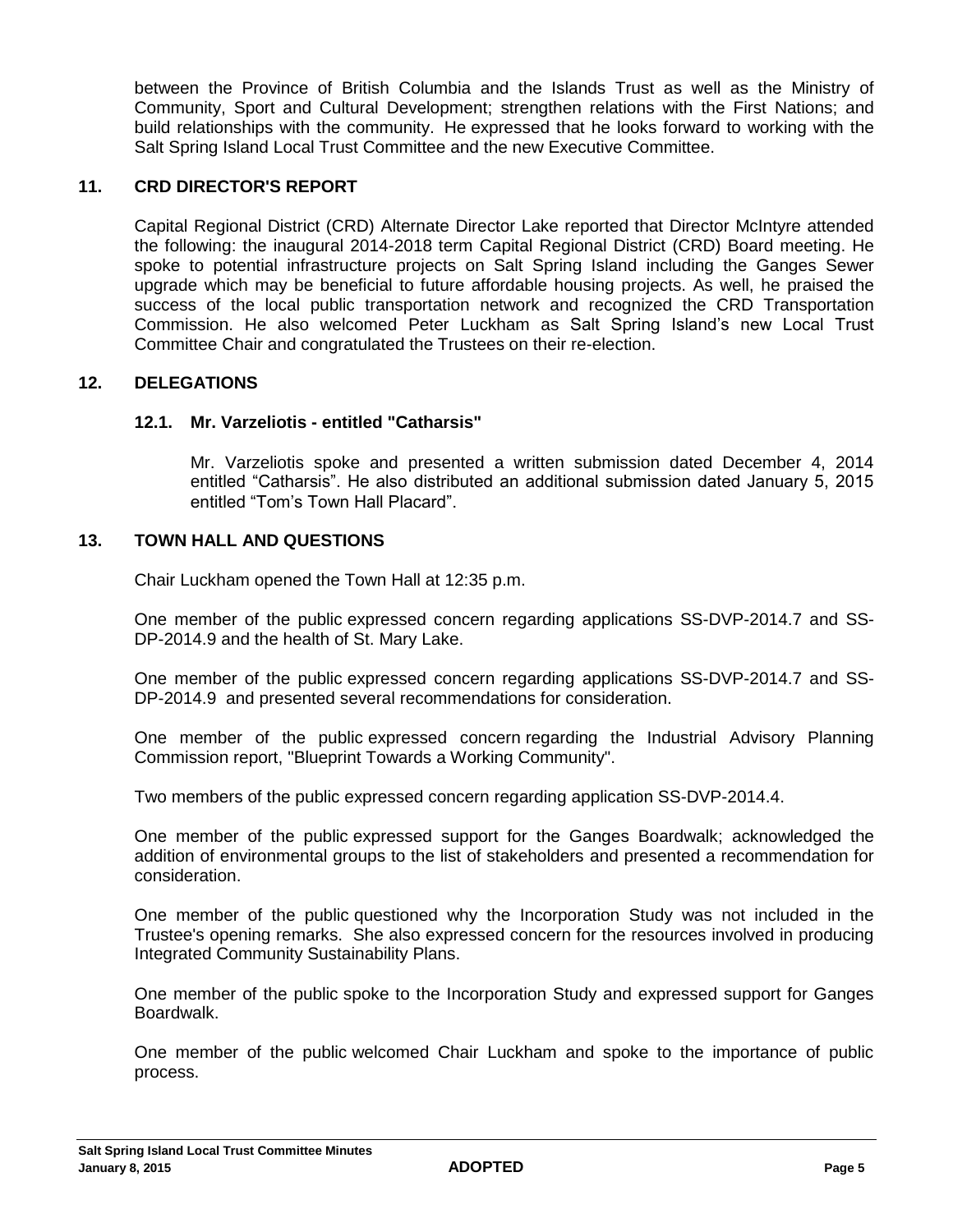### **14. APPLICATIONS AND REFERRALS**

#### **14.1. SS-DVP-2014.4 - M. Geary**

Planner Wright presented a staff report dated December 10, 2014 regarding a Development Variance Permit Application for 1609 North Beach Road.

Applicant Michael Geary was present and spoke to the application.

Further to discussion the following resolutions were introduced.

#### **SS-2015-09**

#### **It was MOVED and SECONDED,**

that the Salt Spring Island Local Trust Committee not approve issuance of Development Variance Permit SS-DVP-2014.4 for Lot 1, District Lot 17, North Salt Spring Island, Cowichan District, Plan 19405 (1609 North Beach Road).

#### **DEFEATED**

### **SS-2015-10**

### **It was MOVED and SECONDED,**

that the Salt Spring Island Local Trust Committee defer Development Variance Permit SS-DVP-2014.4 for Lot 1, District Lot 17, North Salt Spring Island, Cowichan District, Plan 19405 for one month to give the applicant the opportunity to prepare revisions that might be more amenable to the community and the Local Trust Committee (1609 North Beach Road).

#### **CARRIED**

# **14.2. SS-DVP-2014.8 - Wilco Construction Ltd.**

Planner Wright presented a staff report dated December 18, 2014 regarding a Development Variance Permit Application for 455 Scott Point Drive.

A representative of Wilco Construction Ltd., Ian Wilson, was present and spoke to the application.

Further to discussion the following resolution was introduced.

#### **SS-2015-11**

#### **It was MOVED and SECONDED,**

that the Salt Spring Island Local Trust Committee approve issuance of Development Variance Permit SS-DVP-2014.8 for Lot 15 of Lot 1, North Salt Spring Island, Cowichan District, Plan 17161 (455 Scott Point Drive).

#### **CARRIED**

### **14.3. SS-DVP-2014.7 - J. Janzen**

#### 14.3.1. SS-DVP-2014.7 - J. Janzen

Planner Youmans presented a staff report dated December 10, 2014 regarding a Development Variance Permit Application for 327 Tripp Road.

Further to discussion the following resolution was introduced.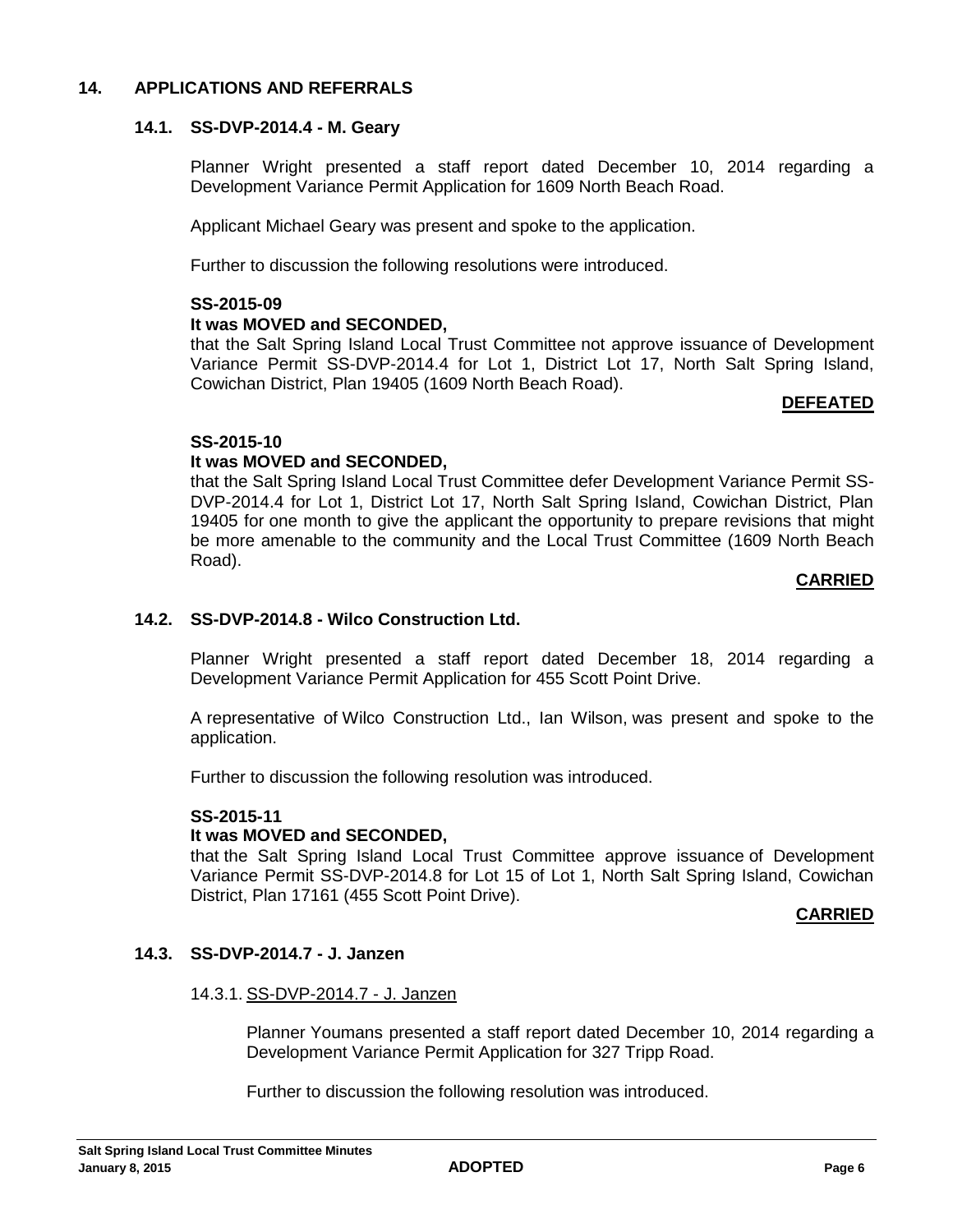## **SS-2015-12 It was MOVED and SECONDED,**

that the Salt Spring Island Local Trust Committee not approve issuance of Development Variance Permit SS-DVP-2014.7 for Lot 2, Section 10, Range 1 West, North Salt Spring Island, Cowichan District, Plan 20580 (327 Tripp Road).

#### **CARRIED**

Chair Luckham called a recess at 1:47 p.m. The meeting reconvened at 1:50 p.m.

#### **14.4. SS-DP-2014.9 - J. Janzen**

This item was removed from the agenda due to non-approval of Item 14.3.

#### **14.5. SS-SUB-2006.12 - Polaris Land Surveying**

Planner Aasen presented a staff report dated December 11, 2014 regarding a Request for Release of Notations on Title for the Skywater Subdivision.

Applicant Brent Taylor was present.

Further to discussion the following resolutions were introduced.

#### **SS-2015-13**

#### **It was MOVED and SECONDED,**

that the Salt Spring Island Local Trust Committee approve the release of the land title notation EL68325 for Strata Lots 1-21 , Section 43, and Common Property, Section 42 & 43, South Salt Spring Island, Cowichan District, Strata Plan EPS1433 (SS-SUB-2006.12, Skywater Subdivision).

#### **CARRIED**

#### **SS-2015-14**

#### **It was MOVED and SECONDED,**

that the Salt Spring Island Local Trust Committee approve the release of the land title notation FB477235 for Strata Lots 4-18, Section 43, and Common Property, Section 42 & 43, South Salt Spring Island, Cowichan District, Strata Plan EPS1433 (SS-SUB-2006.12, Skywater Subdivision).

#### **CARRIED**

### **SS-2015-15**

#### **It was MOVED and SECONDED,**

that the Salt Spring Island Local Trust Committee approve the release of the land title notation FB477236 for Strata Lots 1-21, Section 43, Strata Lots 22-24 and Common Property, Section 42 & 43, South Salt Spring Island, Cowichan District, Strata Plan EPS1433 (SS-SUB-2006.12, Skywater Subdivision).

#### **CARRIED**

### **SS-2015-16**

#### **It was MOVED and SECONDED,**

that the Salt Spring Island Local Trust Committee designate any individual member to sign the Release Forms for land title notations EL68325, FB477235 and FB477236 (SS-SUB-2006.12, Skywater Subdivision).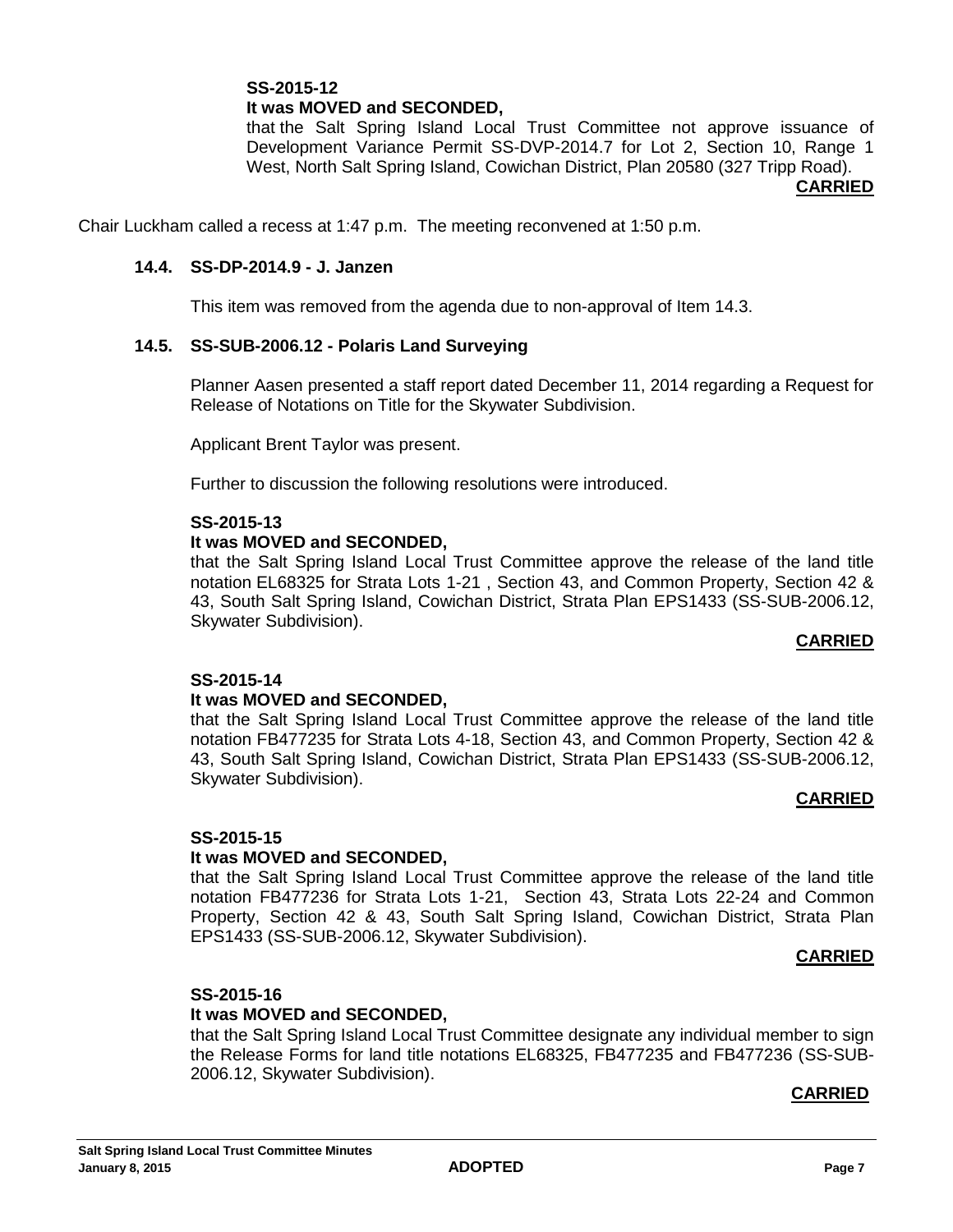### **14.6. SS-SUB-2012.7 - R. & S. McConnell & G.& T. Courtenay**

Planner Youmans presented a staff report dated December 18, 2014 regarding a Water Control Covenant and Covenant Release for 175 Juniper Road.

Further to discussion the following resolutions were introduced.

#### **SS-2015-17 It was MOVED and SECONDED,**

that the Salt Spring Island Local Trust Committee accept a water control covenant under section 219 of the Land Title Act from the registered owner of Lot 7, Section 2, Range 1 East, North Salt Spring Island, Cowichan District Plan VIP 67092 and designate any member of the Local Trust Committee to sign the Covenant attached as Appendix A (SS-SUB-2012.7, 175 Juniper Road).

### **CARRIED**

### **SS-2015-18**

#### **It was MOVED and SECONDED,**

that the Salt Spring Island Local Trust Committee approve the release of Covenant FA041454 from proposed Lot A, per the plan of proposed boundary adjustment subdivision SS-SUB-2012.7 (175 Juniper Road).

#### **CARRIED**

### **SS-2015-19**

#### **It was MOVED and SECONDED,**

that the Salt Spring Island Local Trust Committee approve the release of Covenant ET100495 from proposed Lot A, per the plan of proposed boundary adjustment subdivision SS-SUB-2012.7 (175 Juniper Road).

#### **CARRIED**

#### **SS-2015-20**

It was **MOVED** and **SECONDED** that the Salt Spring Island Local Trust Committee approve the release of Covenant EM039623 from proposed Lot A, per the plan of proposed boundary adjustment subdivision SS-SUB-2012.7 (175 Juniper Road).

#### **CARRIED**

#### **SS-2015-21**

#### **It was MOVED and SECONDED,**

that the Salt Spring Island Local Trust Committee designate any member of the Local Trust Committee to sign the Release Form(s) from the registered owner of proposed Lot A, per the plan of proposed boundary adjustment subdivision SS-SUB-2012.7, for covenants FA041454, ET100495, and EM039623 (175 Juniper Road).

#### **CARRIED**

#### **14.7. SS-ALR-2014.1 - G. Bogdanovich**

Planner Wright presented a staff report dated December 16, 2014 regarding an Agricultural Land Reserve Application for Non-Farm Use (Seasonal Cottage).

A representative of the applicant, Jim Helset, was present and spoke to the application.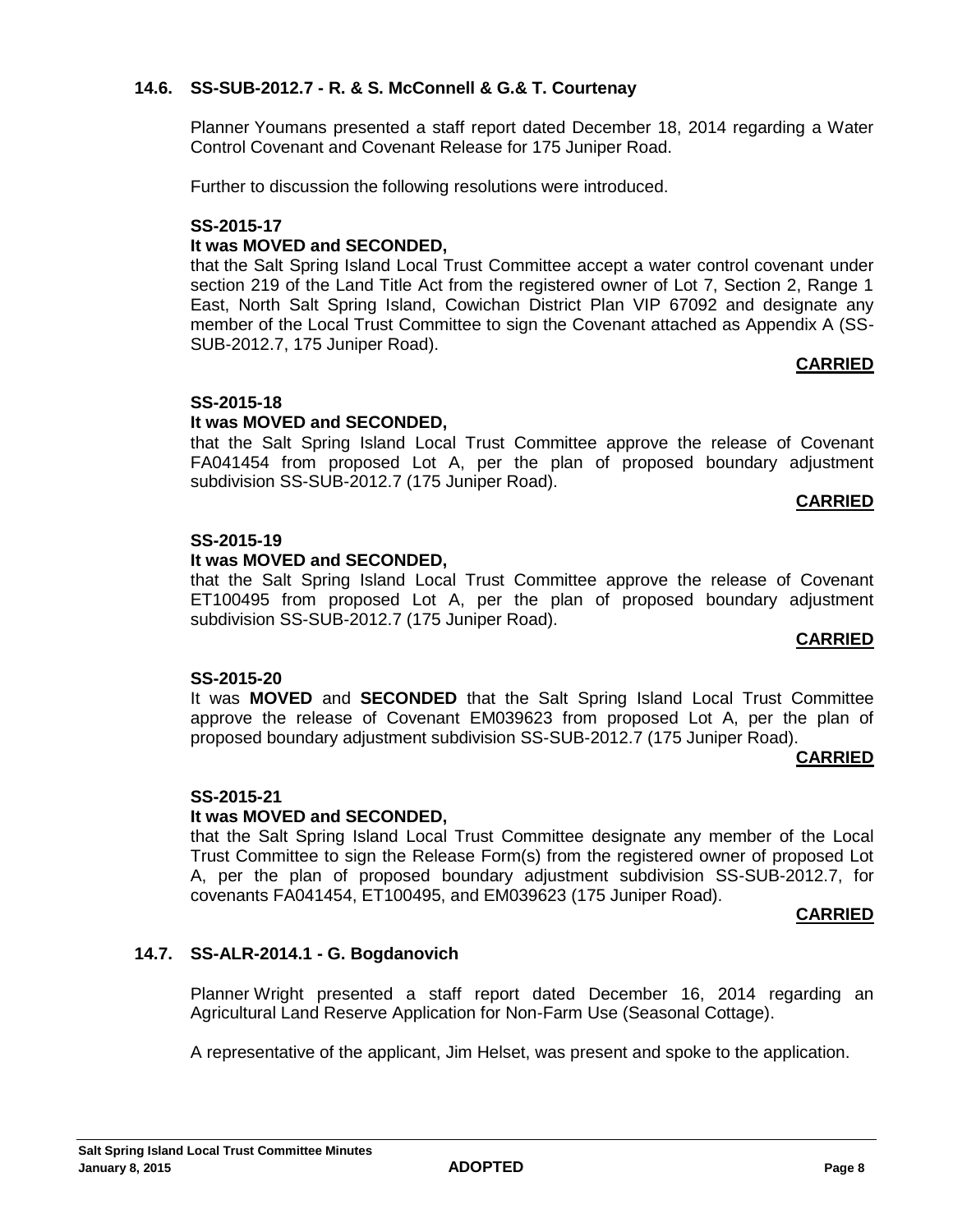Further to discussion the following resolution was introduced.

### **SS-2015-22**

### **It was MOVED and SECONDED,**

that the Salt Spring Island Local Trust Committee refer application SS-ALR-2014.1 for Lot 2, Sections 16, 17, and 18, Range 5 East, North Salt Spring Island, Cowichan District, Plan 6145 to the Salt Spring Island Agricultural Advisory Planning Committee for review and comment (430 Beddis Road).

### **CARRIED**

# **14.8. SS-FPE-2014.1 - G.W.S. Construction Ltd.**

Planner Youmans presented a staff report dated December 19, 2014 regarding a Flood Plain Exemption.

Applicant William Schulze was present and spoke to the application.

Further to discussion the following resolution was introduced.

### **SS-2015-23**

### **It was MOVED and SECONDED,**

that the Salt Spring Island Local Trust Committee exempt Lot 1, District Lot 19, North Salt Spring Island, Cowichan District, Plan 21401 from Salt Spring Island Land Use Bylaw No.355 Section 4.4 – Setbacks from Water Bodies – Flood Protection and Section 910 of the Local Government Act, conditional upon registration of a Section 219 covenant indemnifying Salt Spring Island Local Trust Committee and its representatives in the event of future flood related damage to the subject property (SS-FPE-2014.1, 156 Arbutus Drive).

#### **CARRIED**

### **14.9. SS-DP-2014.10 - G.W.S. Construction Ltd.**

Planner Youmans presented a staff report dated December 18, 2014 regarding a Development Permit Area 3, Shoreline for 156 Arbutus Road.

Applicant William Schulze was present.

Further to discussion the following resolution was introduced.

### **SS-2015-24**

### **It was MOVED and SECONDED,**

that the Salt Spring Island Local Trust Committee approve issuance of Development Permit SS-DP-2014.10 for Lot 1, District Lot 19, North Salt Spring Island, Cowichan District, Plan 21401 (156 Arbutus Road).

### **CARRIED**

### **14.10. SS-RZ-2003.5 - SS-BL-469 & SS-BL-407 - O'Connor Project Planning**

RPM Hartley presented a staff report dated December 19, 2014 regarding Bylaw No. 407 and Bylaw No. 469 for 176 Norton Road.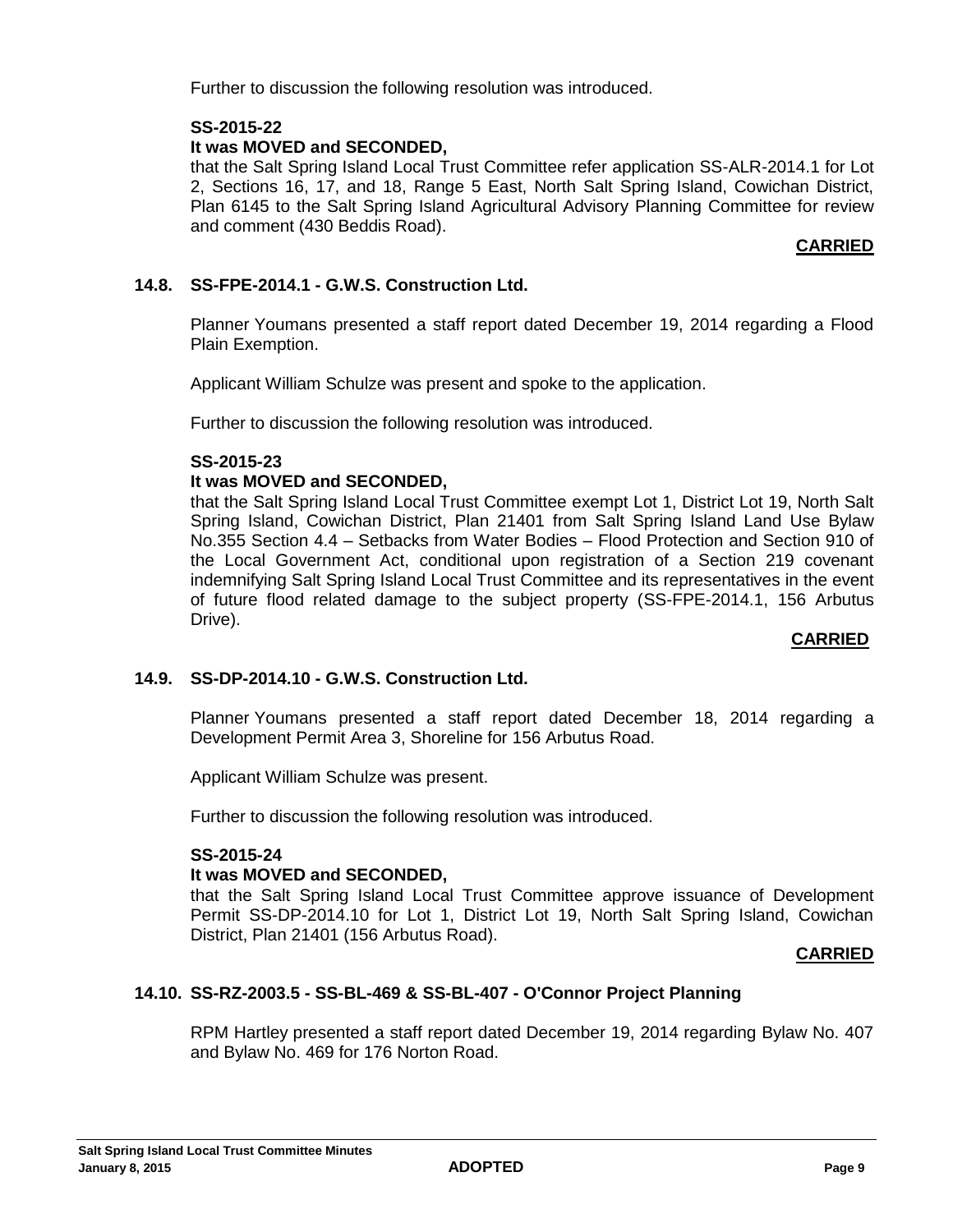Applicant Tom O'Connor was present.

Further to discussion the following resolutions were introduced.

# **SS-2015-25**

# **It was MOVED and SECONDED,**

that the Salt Spring Island Local Trust Committee adopt Bylaw No. 469, cited as "Salt Spring Island Housing Agreement Bylaw No. 469, 2013" (SS-RZ-2003.5, 176 Norton Road).

# **CARRIED**

# **SS-2015-26**

# **It was MOVED and SECONDED,**

that the Salt Spring Island Local Trust Committee amend Bylaw No. 407, cited as "Salt Spring Island Land Use Bylaw, 1999, Amendment No. 3, 2005" by removing Clause 1.1 in its entirety and by making such consequential numbering changes as are required (SS-RZ-2003.5, 176 Norton Road).

### **CARRIED**

# **SS-2015-27**

# **It was MOVED and SECONDED,**

that the Salt Spring Island Local Trust Committee adopt Bylaw No. 407, cited as "Salt Spring Island Land Use Bylaw, 1999, Amendment No. 3, 2005" as amended (SS-RZ-2003.5, 176 Norton Road).

### **CARRIED**

# **15. CORRESPONDENCE**

### **15.1. Ministry of Agriculture - Dated November 6, 2014 - Notice of February 2015 Workshop**

The correspondence was received.

Further to discussion, the following resolution was introduced.

### **SS-2015-28**

### **It was MOVED and SECONDED,**

that the Salt Spring Island Local Trust Committee refer the correspondence from the Ministry of Agriculture dated November 6, 2014 to the Agricultural Advisory Planning Commission and encourage members to attend and that reasonable travel expenses will be included.

### **CARRIED**

### **15.2. Islands Trust to Capital Regional District - Dated November 14, 2014 - Concerning 315 Robinson Road**

The correspondence was received.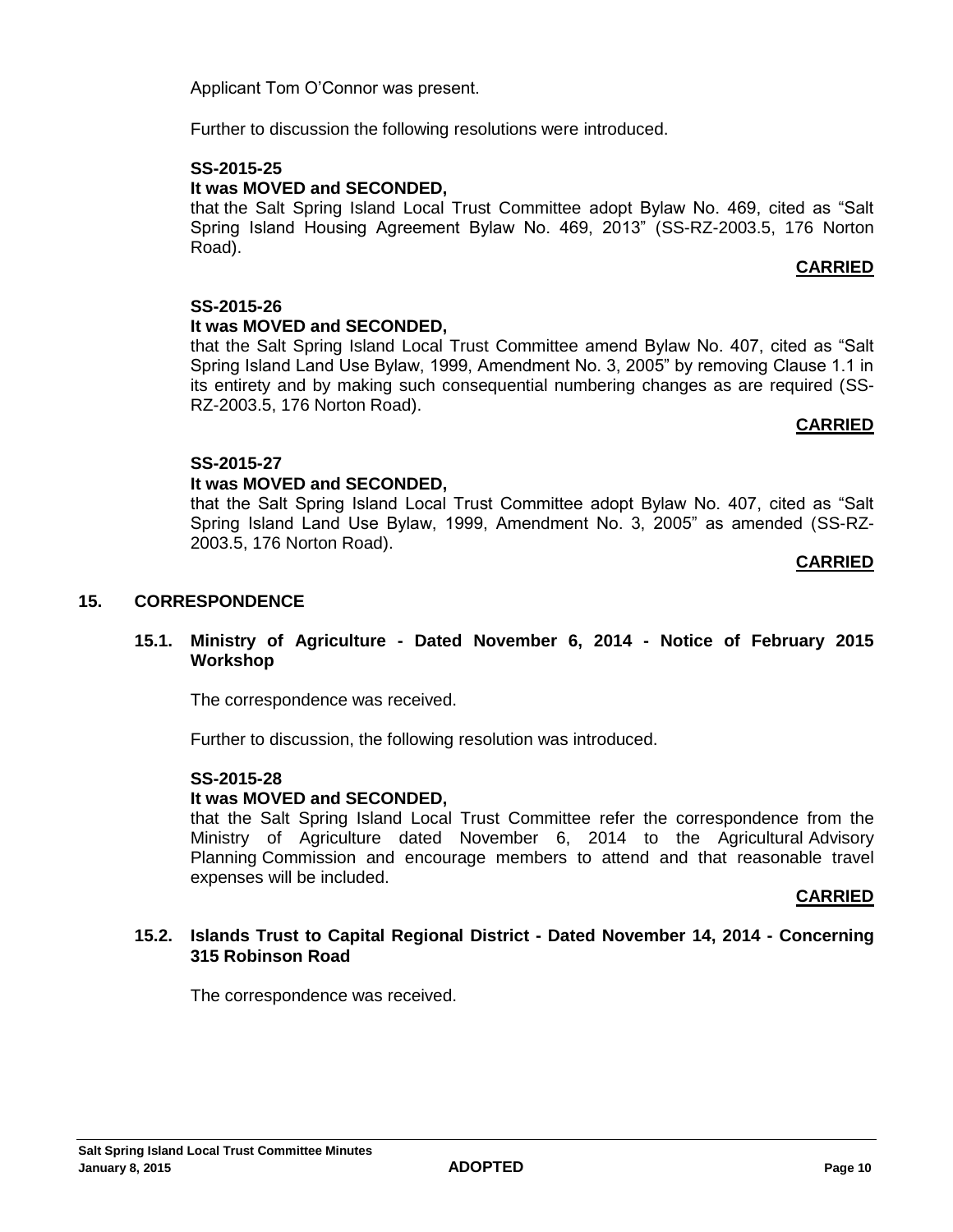### **16. REPORTS**

### **16.1. Work Program Top Priorities Report**

The report was received.

Further to discussion, the following resolutions were introduced.

# **SS-2015-29 It was MOVED and SECONDED,**

that the Salt Spring Island Local Trust Committee remove First Nations Heritage Sites and include a review of Fort Street Subdivision to the Top Priorities Report.

#### **CARRIED**

### **SS-2015-30**

### **It was MOVED and SECONDED,**

that the Salt Spring Island Local Trust Committee direct staff to arrange a meeting with the Capital Regional District and the Ministry of Health to discuss the Fort Street Subdivision.

**CARRIED**

#### **16.2. Projects List**

The report was received.

#### **16.3. Applications with Status Report**

The report was received.

#### **16.4. Expense Report**

The report was received.

#### **17. OTHER BUSINESS**

#### **17.1. Local Trust Committee Orientation**

17.1.1. Trustee Toolkit

The Trustee Toolkit dated December 18, 2014 was received.

#### **17.2. Local Trust Committee Work Program - Strategic Directions**

Further to discussion, the following resolution was introduced.

#### **SS-2015-31 It was MOVED and SECONDED,** that the Salt Spring Island Local Trust Committee defer Item 17.2 to the next Local Trust Committee meeting.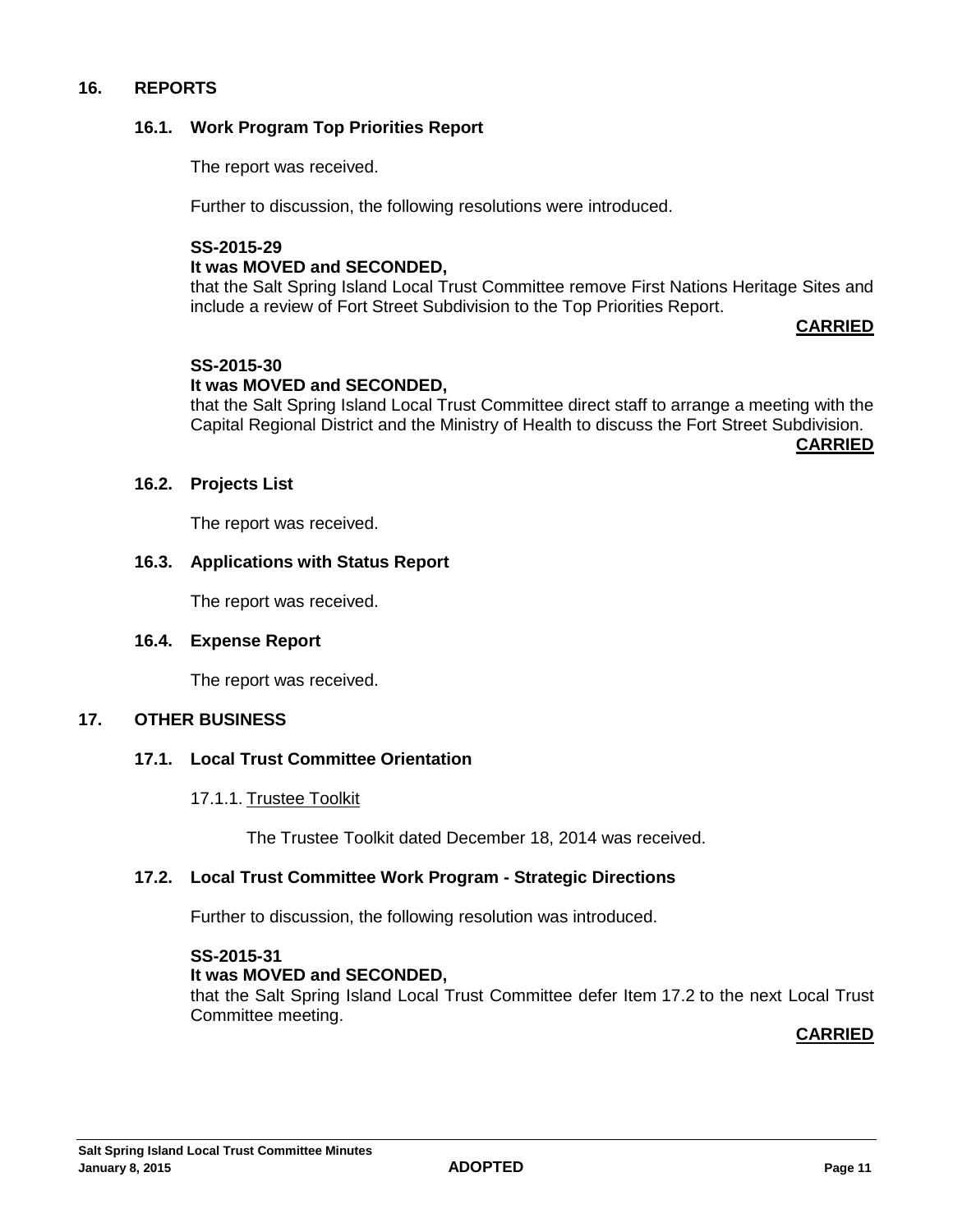### **17.3. Local Trust Committee Appointments**

RPM Hartley presented a staff report dated December 18, 2014 regarding Local Trust Committee Appointments.

Further to discussion the following resolutions were introduced.

# **SS-2015-32 It was MOVED and SECONDED,**

that the Salt Spring Island Local Trust Committee appoint Trustee Grams as Local Trust Committee representative to the Salt Spring Island Watershed Protection Authority for the 2014-2018 term.

### **CARRIED**

### **SS-2015-33**

### **It was MOVED and SECONDED,**

that the Salt Spring Island Local Trust Committee appoint Trustee Grove as Local Trust Committee representative to the Capital Regional District Economic Development Commission; Salt Spring Island Water Council and Transitions Salt Spring for the 2014- 2018 term, and that staff defer the BC Ferries, Ferry Advisory Committee appointment to a future meeting.

#### **CARRIED**

### **17.4. New Business**

### 17.4.1. Shell Station Remediation

Further to discussion, the following resolution was introduced.

#### **SS-2015-34**

### **It was MOVED and SECONDED,**

that the Salt Spring Island Local Trust Committee request from the Ministry of Environment a copy of their report regarding the remediation process of the Shell Station in Ganges.

### **CARRIED**

### 17.4.2. Request to Financial Planning Committee regarding SSIWPA Special Property Tax **Requisition**

Further to discussion, the following resolution was introduced.

### **SS-2015-35**

#### **It was MOVED and SECONDED,**

that the Salt Spring Island Local Trust Committee request the Financial Planning Committee to remove from the Salt Spring Island Watershed Protection Authority budget the amount of \$12,500 as being a charge for administrative services, or provide a justification for the surcharge which the Local Trust Committee can present to the community.